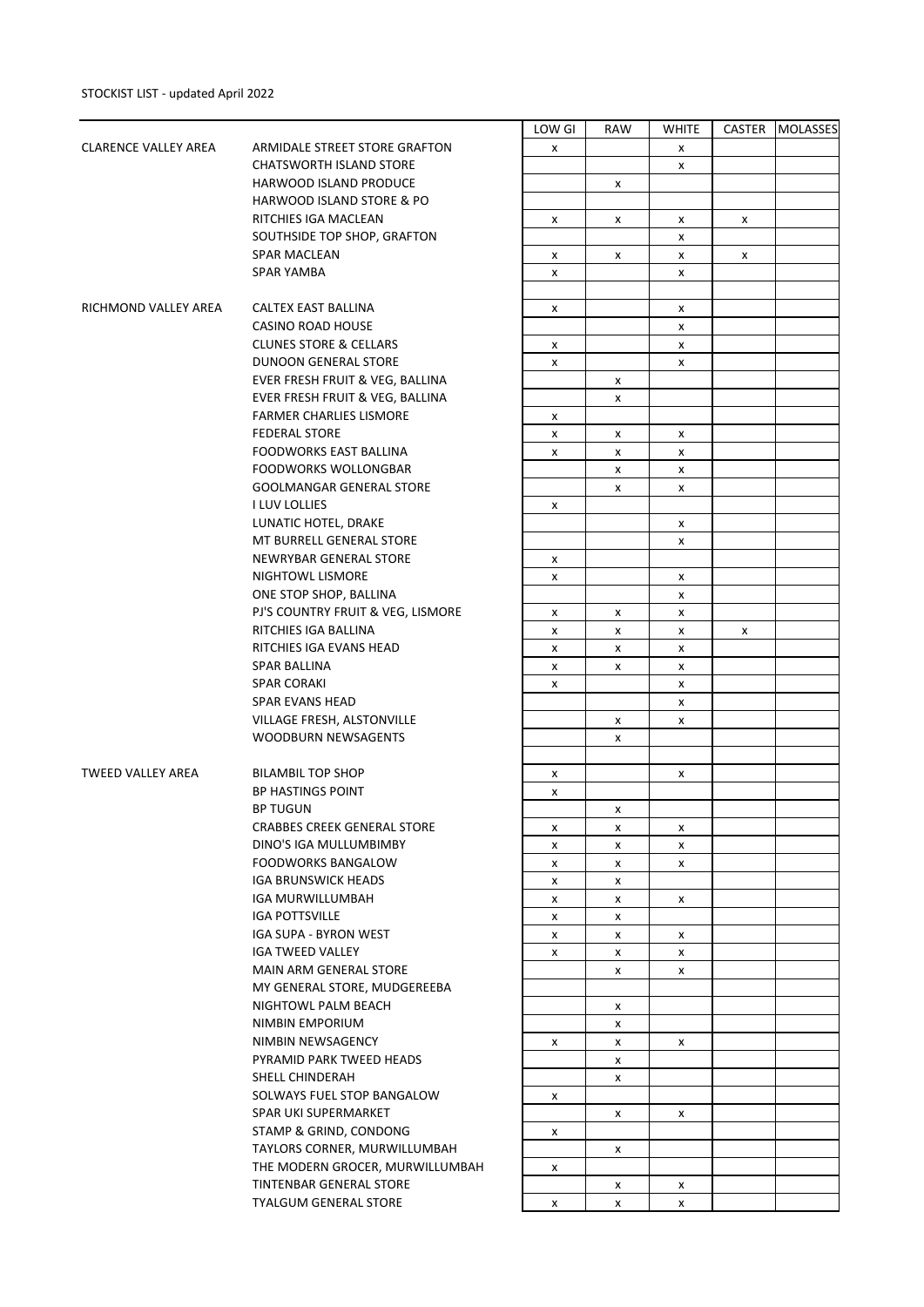|                              | URBENVILLE GENERAL STORE                                 |                          | X                       | X | X      |   |
|------------------------------|----------------------------------------------------------|--------------------------|-------------------------|---|--------|---|
| MID NORTH COAST AREA         |                                                          |                          |                         |   |        |   |
|                              | <b>IGA DORRIGO</b>                                       |                          | x                       |   |        |   |
|                              | <b>NOURISH CAFE &amp; GROCER</b><br>RITCHIES IGA BOAMBEE |                          |                         | X |        |   |
|                              | RITCHIES IGA COFFS HARBOUR                               |                          | X                       | X | X<br>X |   |
|                              | RITCHIES IGA NAMBUCCA                                    |                          | X                       | X |        |   |
|                              | <b>SPAR DORRIGO</b>                                      |                          | X                       | X | X      |   |
|                              | THE SHOP CORINDI BEACH                                   |                          | X                       | X | X      |   |
|                              |                                                          |                          |                         | X | X      |   |
| ONLINE                       | Amazon.com.au                                            |                          | X                       |   |        | x |
|                              |                                                          |                          |                         |   |        |   |
|                              |                                                          |                          |                         |   |        |   |
| <b>COSTCO - National</b>     | Canberra                                                 | <b>ACT</b>               |                         | X | X      |   |
|                              | Auburn                                                   | <b>NSW</b>               |                         | х | X      |   |
|                              | Crossroads Casula                                        | <b>NSW</b>               |                         | X | X      |   |
|                              | Marsden Park                                             | <b>NSW</b>               |                         | X | X      |   |
|                              | North Lakes                                              | QLD                      |                         | X | X      |   |
|                              | Adelaide                                                 | SA                       |                         | X | X      |   |
|                              | Docklands                                                | <b>VIC</b>               |                         | X | X      |   |
|                              | Moorabbin                                                | <b>VIC</b>               |                         | X | X      |   |
|                              | Ringwood                                                 | <b>VIC</b>               |                         | X | X      |   |
|                              |                                                          |                          |                         |   |        |   |
| <b>ALDI - National</b>       | Currently unavailable                                    |                          |                         |   |        |   |
|                              |                                                          |                          |                         |   |        |   |
| <b>WOOLWORTHS - National</b> | Bateau Bay                                               | <b>NSW</b>               | X                       |   |        |   |
|                              | Abbotsford                                               | <b>NSW</b>               | X                       |   |        |   |
|                              | Armidale                                                 | <b>NSW</b>               | x                       |   |        |   |
|                              | Ashfield                                                 | <b>NSW</b>               | X                       |   |        |   |
|                              | Balgowlah (Manly Vale)                                   | <b>NSW</b>               | X                       |   |        |   |
|                              | <b>Ballina Fair</b>                                      | <b>NSW</b>               | $\pmb{\mathsf{x}}$      |   |        |   |
|                              | Bankstown                                                | <b>NSW</b>               | X                       |   |        |   |
|                              | <b>Bass Hill</b>                                         | <b>NSW</b>               | X                       |   |        |   |
|                              | <b>Batemans Bay</b>                                      | <b>NSW</b>               | X                       |   |        |   |
|                              | Bathurst                                                 | <b>NSW</b>               | X                       |   |        |   |
|                              | <b>Bathurst City Centre</b>                              | <b>NSW</b>               | X                       |   |        |   |
|                              | <b>Baulkham Hills</b>                                    | <b>NSW</b>               | X                       |   |        |   |
|                              | Beecroft                                                 | <b>NSW</b>               | X                       |   |        |   |
|                              | Bega                                                     | <b>NSW</b>               | X                       |   |        |   |
|                              | Belconnen                                                | <b>NSW</b>               | X                       |   |        |   |
|                              | Belmont                                                  | <b>NSW</b>               | $\pmb{\times}$          |   |        |   |
|                              | Berala                                                   | <b>NSW</b>               | $\pmb{\mathsf{x}}$      |   |        |   |
|                              | Blacktown                                                | <b>NSW</b>               | $\pmb{\mathsf{x}}$      |   |        |   |
|                              | <b>Bomaderry SM</b>                                      | <b>NSW</b>               | $\pmb{\mathsf{X}}$      |   |        |   |
|                              | <b>Bondi Junction</b>                                    | <b>NSW</b>               | $\pmb{\mathsf{x}}$      |   |        |   |
|                              | Bowral                                                   | <b>NSW</b>               | X                       |   |        |   |
|                              | Broken Hill                                              | <b>NSW</b>               | X                       |   |        |   |
|                              | Burwood<br><b>Burwood Plaza</b>                          | <b>NSW</b>               | $\pmb{\mathsf{x}}$      |   |        |   |
|                              |                                                          | <b>NSW</b>               | X                       |   |        |   |
|                              | <b>Byron Bay</b><br>Caddens Werrington SM                | <b>NSW</b><br><b>NSW</b> | $\pmb{\mathsf{x}}$      |   |        |   |
|                              | Cameron Park                                             | <b>NSW</b>               | X                       |   |        |   |
|                              | Campbelltown                                             | <b>NSW</b>               | $\pmb{\mathsf{X}}$      |   |        |   |
|                              |                                                          |                          | X                       |   |        |   |
|                              | Campbelltown Mall<br>Campsie                             | <b>NSW</b><br><b>NSW</b> | X<br>$\pmb{\mathsf{x}}$ |   |        |   |
|                              | Canberra Airport                                         | <b>NSW</b>               | $\pmb{\mathsf{x}}$      |   |        |   |
|                              | Caringbah                                                | <b>NSW</b>               | $\pmb{\mathsf{X}}$      |   |        |   |
|                              | Carlingford                                              | <b>NSW</b>               | $\pmb{\mathsf{x}}$      |   |        |   |
|                              | Carnes Hill                                              | <b>NSW</b>               | X                       |   |        |   |
|                              | Casino                                                   | <b>NSW</b>               | $\pmb{\mathsf{x}}$      |   |        |   |
|                              | Casula                                                   | <b>NSW</b>               | $\pmb{\mathsf{x}}$      |   |        |   |
|                              | Cessnock                                                 | <b>NSW</b>               | X                       |   |        |   |
|                              | Charlestown Square                                       | <b>NSW</b>               | X                       |   |        |   |
|                              |                                                          |                          |                         |   |        |   |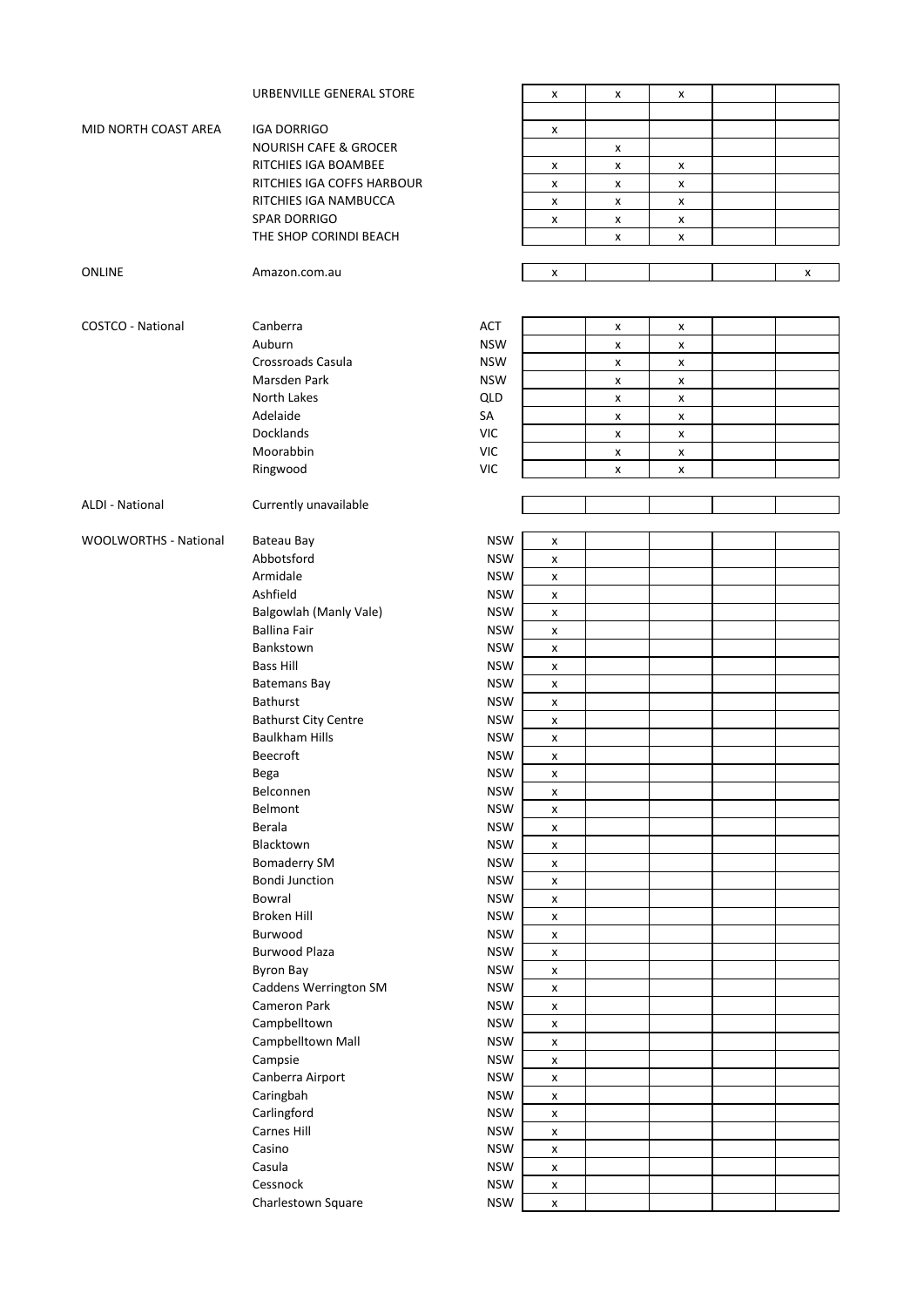| Cherrybrook Village     | <b>NSW</b>               | x      |  |  |
|-------------------------|--------------------------|--------|--|--|
| Chullora                | <b>NSW</b>               | x      |  |  |
| Coffs Harbour           | <b>NSW</b>               | x      |  |  |
| Conder                  | <b>NSW</b>               | x      |  |  |
| Coonabarabran           | <b>NSW</b>               | x      |  |  |
| Cootamundra             | <b>NSW</b>               | x      |  |  |
| Corrimal                | <b>NSW</b>               | x      |  |  |
| Cranebrook SM           | <b>NSW</b>               | x      |  |  |
| Dapto                   | <b>NSW</b>               | x      |  |  |
| Dee Why                 | <b>NSW</b>               | x      |  |  |
| Delroy Park             | <b>NSW</b>               | x      |  |  |
| Double Bay              | <b>NSW</b>               | x      |  |  |
| Dubbo                   | <b>NSW</b>               | x      |  |  |
| Dural                   | <b>NSW</b>               | x      |  |  |
| Eagle Vale              | <b>NSW</b>               | x      |  |  |
| Eastern Creek SM        | <b>NSW</b>               | x      |  |  |
| Eastgardens             | <b>NSW</b>               | x      |  |  |
| Eastlakes               | <b>NSW</b>               | x      |  |  |
| <b>Emerald Hills SM</b> | <b>NSW</b>               | x      |  |  |
| <b>Emu Plains</b>       | <b>NSW</b>               | x      |  |  |
| Erina                   | <b>NSW</b>               | x      |  |  |
| Fairfield               | <b>NSW</b>               | x      |  |  |
| Fairfield Heights       | <b>NSW</b>               |        |  |  |
| <b>Fairy Meadow</b>     | <b>NSW</b>               | x      |  |  |
| Forbes                  | <b>NSW</b>               | x<br>x |  |  |
| Forster                 | <b>NSW</b>               |        |  |  |
| <b>Frenchs Forest</b>   | <b>NSW</b>               | x      |  |  |
| Glen Innes              | <b>NSW</b>               | x      |  |  |
| Glendale                | <b>NSW</b>               | x      |  |  |
| Glenmore Park           | <b>NSW</b>               | x      |  |  |
| Glenorie                | <b>NSW</b>               | x      |  |  |
| Glenrose                | <b>NSW</b>               | x      |  |  |
| Gosford                 | <b>NSW</b>               | x      |  |  |
| Goulburn                | <b>NSW</b>               | x      |  |  |
| Grafton                 | <b>NSW</b>               | x      |  |  |
| Granville               | <b>NSW</b>               | x      |  |  |
| Green Hills             | <b>NSW</b>               | x      |  |  |
|                         |                          | x      |  |  |
| Greenway Village SM     | <b>NSW</b><br><b>NSW</b> | X      |  |  |
| Gregory Hills SM        |                          | x      |  |  |
| Gungahlin               | <b>NSW</b>               | x      |  |  |
| Gunnedah                | <b>NSW</b>               | X      |  |  |
| Hornsby                 | <b>NSW</b>               | x      |  |  |
| Ingleburn               | <b>NSW</b>               | x      |  |  |
| Inverell                | <b>NSW</b>               | x      |  |  |
| Jerrabomberra           | <b>NSW</b>               | x      |  |  |
| Jordan Springs          | <b>NSW</b>               | x      |  |  |
| Katoomba                | <b>NSW</b>               | x      |  |  |
| Kellyville              | <b>NSW</b>               | x      |  |  |
| Kellyville North        | <b>NSW</b>               | x      |  |  |
| Kiama                   | <b>NSW</b>               | x      |  |  |
| Kings Langley           | <b>NSW</b>               | x      |  |  |
| Kippax                  | <b>NSW</b>               | x      |  |  |
| Kooringal               | <b>NSW</b>               | x      |  |  |
| Kotara                  | <b>NSW</b>               | x      |  |  |
| Lake Cathie             | <b>NSW</b>               | x      |  |  |
| Lake Haven              | <b>NSW</b>               | x      |  |  |
| Lake Munmorah           | <b>NSW</b>               | x      |  |  |
| Lakemba                 | <b>NSW</b>               | x      |  |  |
| Lakewood                | <b>NSW</b>               | x      |  |  |
| Lane Cove               | <b>NSW</b>               | x      |  |  |
| Leeton                  | <b>NSW</b>               | x      |  |  |
| Leichhardt Marketplace  | <b>NSW</b>               | x      |  |  |
| Lennox Head SM          | <b>NSW</b>               | x      |  |  |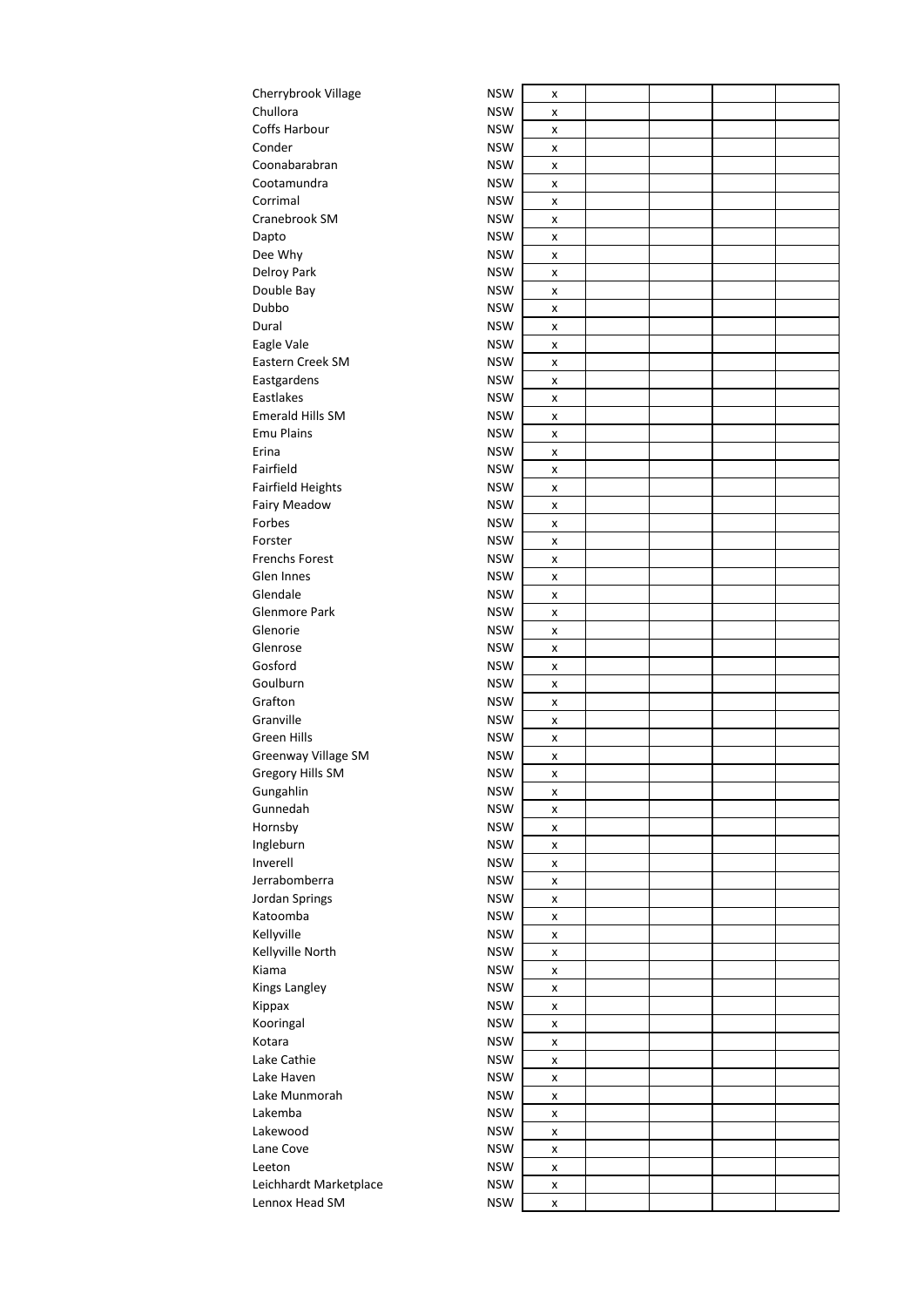| Lidcombe                       | <b>NSW</b> | x      |  |  |
|--------------------------------|------------|--------|--|--|
| Lisarow                        | <b>NSW</b> | x      |  |  |
| Lismore                        | <b>NSW</b> | x      |  |  |
| Lismore Square                 | <b>NSW</b> | x      |  |  |
| Lithgow                        | <b>NSW</b> | x      |  |  |
| Macksville                     | <b>NSW</b> | x      |  |  |
| Macquarie Fields               | <b>NSW</b> | x      |  |  |
| Maitland                       | <b>NSW</b> | x      |  |  |
| Marayong                       | <b>NSW</b> | x      |  |  |
| Marrickville                   | <b>NSW</b> | x      |  |  |
| Marrickville Metro             | <b>NSW</b> | x      |  |  |
| Mawson                         | <b>NSW</b> | x      |  |  |
| Mayfield                       | <b>NSW</b> | x      |  |  |
| Medowie                        | <b>NSW</b> | x      |  |  |
| Menai                          | <b>NSW</b> | x      |  |  |
| Merimbula                      | <b>NSW</b> | x      |  |  |
| Merrylands                     | <b>NSW</b> | X      |  |  |
| Miranda                        | <b>NSW</b> | x      |  |  |
| Mittagong West                 | <b>NSW</b> | x      |  |  |
| Moama                          | <b>NSW</b> | x      |  |  |
| Mona Vale                      | <b>NSW</b> | x      |  |  |
| Moree                          | <b>NSW</b> | x      |  |  |
| Morisset                       | <b>NSW</b> | x      |  |  |
| Mortdale                       | <b>NSW</b> | x      |  |  |
| Mudgee                         | <b>NSW</b> | x      |  |  |
| Muswellbrook                   | <b>NSW</b> | x      |  |  |
| Nambucca Heads                 | <b>NSW</b> | x      |  |  |
| Narellan                       | <b>NSW</b> | x      |  |  |
| Narooma                        | <b>NSW</b> | x      |  |  |
| Narrabri North                 | <b>NSW</b> | x      |  |  |
| Newcastle West                 | <b>NSW</b> | x      |  |  |
| Norwest - Circa Shopping Centr | <b>NSW</b> | x      |  |  |
| Nowra Stockland                | <b>NSW</b> | x      |  |  |
| Oran Park                      | <b>NSW</b> | x      |  |  |
| Orange                         | <b>NSW</b> | x      |  |  |
| Park Beach Plaza (Coffs Harbou | <b>NSW</b> | x      |  |  |
| Parkes                         | <b>NSW</b> | x      |  |  |
| Port Macquarie                 | <b>NSW</b> | x      |  |  |
| Prestons                       | <b>NSW</b> | x      |  |  |
| Prospect                       | <b>NSW</b> | x      |  |  |
| Queanbeyan                     | <b>NSW</b> | x      |  |  |
| Raymond Terrace Central        | <b>NSW</b> | X      |  |  |
| Raymond Terrace Market Place   | <b>NSW</b> | X      |  |  |
| Revesby                        | <b>NSW</b> | x      |  |  |
| Rhodes SM                      | <b>NSW</b> | X      |  |  |
| Richmond                       | <b>NSW</b> | x      |  |  |
| Riverdale                      | <b>NSW</b> | x      |  |  |
| Riverwood                      | <b>NSW</b> | x      |  |  |
| Roselands SM                   | <b>NSW</b> | X      |  |  |
| Rosemeadow                     | <b>NSW</b> | x      |  |  |
| Rouse Hill                     | <b>NSW</b> | x      |  |  |
| Rutherford                     | <b>NSW</b> | x      |  |  |
| Salamander Bay                 | <b>NSW</b> | x      |  |  |
| <b>Schofields Town Centre</b>  | <b>NSW</b> |        |  |  |
| Seven Hills                    | <b>NSW</b> | x<br>X |  |  |
| Shell Cove Town Centre         | <b>NSW</b> |        |  |  |
| Shellharbour                   | <b>NSW</b> | x<br>X |  |  |
| Shellharbour Stocklands        | <b>NSW</b> | x      |  |  |
| Singleton                      | <b>NSW</b> |        |  |  |
|                                | <b>NSW</b> | x      |  |  |
| Spring Farm<br>St Clair        | <b>NSW</b> | x      |  |  |
|                                | <b>NSW</b> | x      |  |  |
| St Marys                       |            | x      |  |  |
| Swansea                        | <b>NSW</b> | x      |  |  |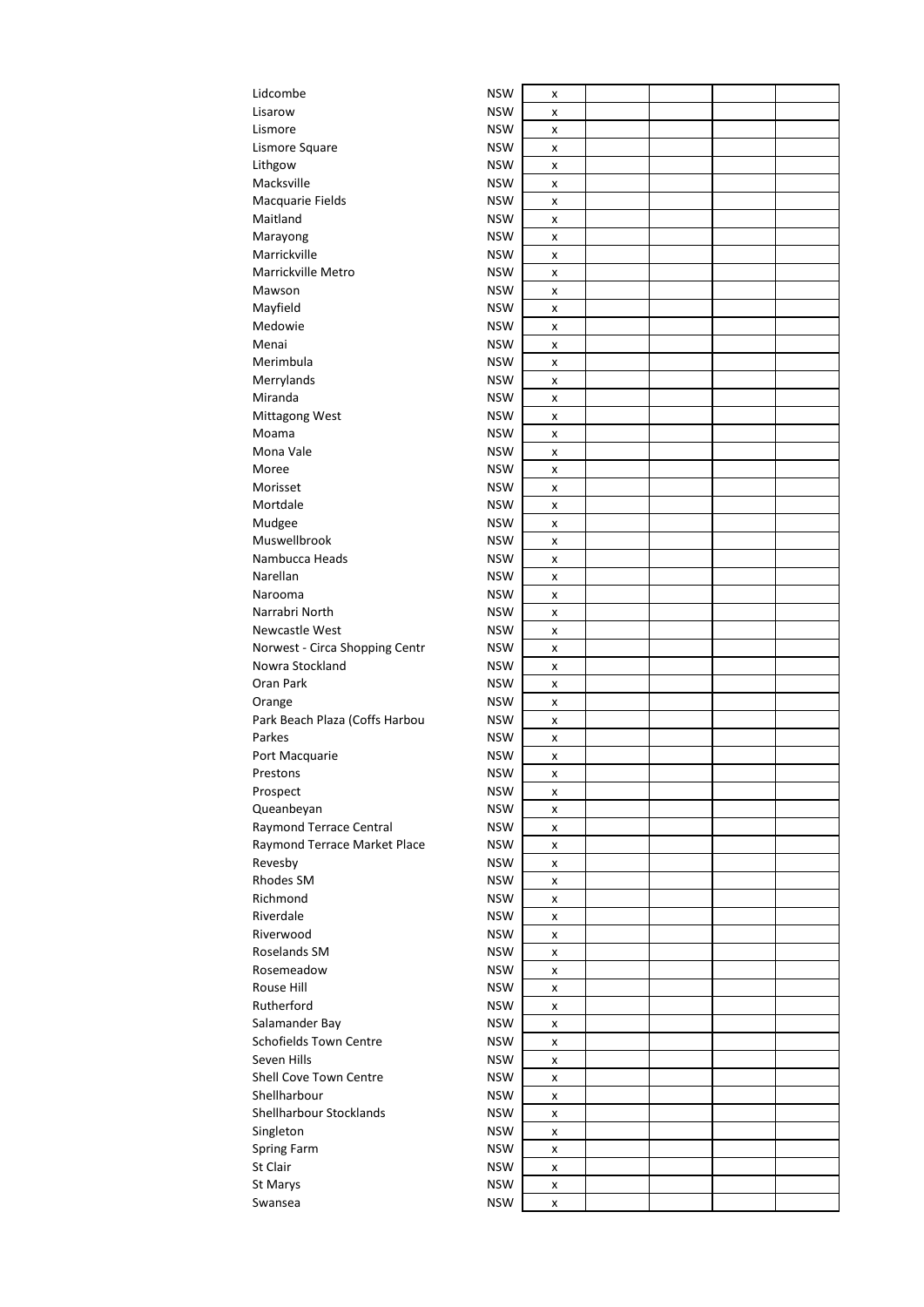| Sylvania                     | <b>NSW</b> | x |  |  |
|------------------------------|------------|---|--|--|
| Tahmoor                      | <b>NSW</b> | x |  |  |
| Tamworth                     | <b>NSW</b> | x |  |  |
| <b>Tamworth Eastpoint</b>    | <b>NSW</b> | x |  |  |
| Taree                        | <b>NSW</b> | x |  |  |
| Temora                       | <b>NSW</b> | x |  |  |
| The Ponds                    | <b>NSW</b> | x |  |  |
| Thornleigh                   | <b>NSW</b> | x |  |  |
| Thurgoona                    | <b>NSW</b> | X |  |  |
| Toormina                     | <b>NSW</b> | x |  |  |
| Top Ryde                     | <b>NSW</b> | x |  |  |
| Toronto                      | <b>NSW</b> | x |  |  |
| Tuggerah                     | <b>NSW</b> | x |  |  |
| Tuggeranong Hyperdome        | <b>NSW</b> | x |  |  |
| Tuncurry                     | <b>NSW</b> | x |  |  |
| Tura Beach                   | <b>NSW</b> | x |  |  |
| <b>Tweed City</b>            | <b>NSW</b> | x |  |  |
| Ulladulla                    | <b>NSW</b> |   |  |  |
| Umina                        | <b>NSW</b> | x |  |  |
|                              |            | x |  |  |
| Vincentia                    | <b>NSW</b> | x |  |  |
| Wadalba                      | <b>NSW</b> | x |  |  |
| Wagga Wagga                  | <b>NSW</b> | x |  |  |
| Wagga Wagga North            | <b>NSW</b> | x |  |  |
| Warabrook                    | <b>NSW</b> | x |  |  |
| Warilla                      | <b>NSW</b> | x |  |  |
| Warringah Mall               | <b>NSW</b> | x |  |  |
| Wellington                   | <b>NSW</b> | x |  |  |
| Wentworthville               | <b>NSW</b> | x |  |  |
| West Ryde                    | <b>NSW</b> | x |  |  |
| <b>Wetherill Park</b>        | <b>NSW</b> | x |  |  |
| Windsor Supermarket          | <b>NSW</b> | x |  |  |
| Woden                        | <b>NSW</b> | X |  |  |
| Wolli Creek                  | <b>NSW</b> | X |  |  |
| Woolgoolga                   | <b>NSW</b> | x |  |  |
| Yass                         | <b>NSW</b> | x |  |  |
|                              |            | x |  |  |
| Alice Springs                | ΝT         | x |  |  |
| Bakewell                     | NT         | x |  |  |
| Casuarina                    | NT         | x |  |  |
| Coolalinga                   | <b>NT</b>  | x |  |  |
| Darwin City                  | <b>NT</b>  | x |  |  |
| Karama                       | ΝT         | x |  |  |
| Katherine                    | ΝT         | X |  |  |
| Leanyer                      | <b>NT</b>  | x |  |  |
| Livingston                   | ΝT         | x |  |  |
| Nightcliff                   | <b>NT</b>  | x |  |  |
| Palmerston Gateway           | <b>NT</b>  | X |  |  |
|                              |            | x |  |  |
| Albany Creek                 | QLD        | x |  |  |
| Alexandra Hills              | QLD        | X |  |  |
| Allenstown (QRX)             | QLD        | x |  |  |
| Andergrove (QRX)             | QLD        | x |  |  |
| Annerley                     | QLD        | X |  |  |
| Ascot SM                     | QLD        | x |  |  |
| Aspley                       | QLD        | x |  |  |
| Atherton (QRX)               | QLD        | X |  |  |
| Australia Fair               | QLD        | X |  |  |
| Ayr (QRX)                    | QLD        | X |  |  |
| Bannockburn Village SM (QLD) | QLD        | x |  |  |
| Banyo SM                     | QLD        | X |  |  |
| Bargara                      | QLD        | x |  |  |
| Beaudesert                   | QLD        | x |  |  |
| Beenleigh                    | QLD        | X |  |  |
|                              |            |   |  |  |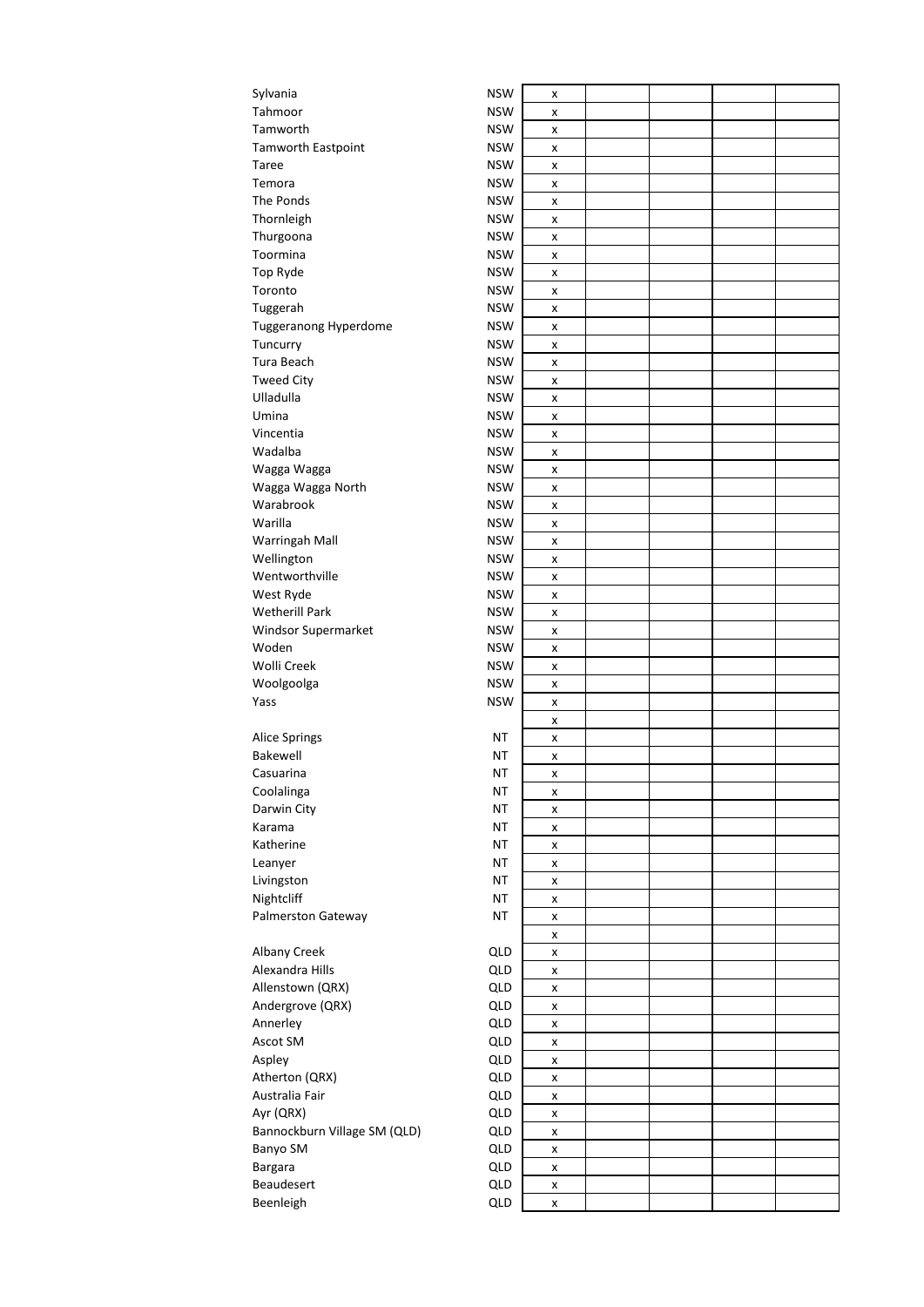| Beerwah                       | QLD | x |  |  |
|-------------------------------|-----|---|--|--|
| <b>Birkdale</b>               | QLD | x |  |  |
| Booval                        | QLD | x |  |  |
| Bowen (QRX)                   | QLD | x |  |  |
| Bracken Ridge                 | QLD | x |  |  |
| <b>Brassall</b>               | QLD | x |  |  |
| <b>Bribie Island</b>          | QLD | x |  |  |
| <b>Brisbane Airport</b>       | QLD | x |  |  |
| <b>Brookside</b>              | QLD | x |  |  |
| <b>Brookwater</b>             | QLD | x |  |  |
| <b>Burleigh Heads</b>         | QLD | x |  |  |
| Burpengary                    | QLD | x |  |  |
| Caboolture South              | QLD | x |  |  |
| Cairns Central (QRX)          | QLD | x |  |  |
| Calamvale                     | QLD | x |  |  |
| Camp Hill                     | QLD | x |  |  |
| Canelands (QRX)               | QLD | x |  |  |
| Cannon Hill Supermarket       | QLD | x |  |  |
| Cannonvale (QRX)              | QLD |   |  |  |
|                               | QLD | x |  |  |
| Capalaba                      | QLD | x |  |  |
| Capalaba Park<br>Carindale    |     | x |  |  |
|                               | QLD | x |  |  |
| Carrara                       | QLD | x |  |  |
| Castletown (QRX)              | QLD | x |  |  |
| Central Lakes(Caboolture Nth) | QLD | x |  |  |
| <b>Chancellor Park</b>        | QLD | x |  |  |
| Chatswood Hills               | QLD | x |  |  |
| Chermside Central             | QLD | x |  |  |
| Chermside Marketplace         | QLD | x |  |  |
| Chinchilla                    | QLD | x |  |  |
| Cleveland                     | QLD | x |  |  |
| Collingwood Park              | QLD | x |  |  |
| Cooloola                      | QLD | x |  |  |
| Coomera West                  | QLD | x |  |  |
| Coomera Westfield             | QLD | x |  |  |
| Coorparoo                     | QLD | x |  |  |
| Cornubia                      | QLD | x |  |  |
| Currimundi                    | QLD | x |  |  |
| Darra                         | QLD | x |  |  |
| Deception Bay                 | QLD | x |  |  |
| Eatons Hill SM                | QLD | x |  |  |
| Elanora (The Pines)           | QLD | X |  |  |
| Eli Waters                    | QLD | x |  |  |
| Emerald East (QRX)            | QLD | x |  |  |
| <b>Everton Park</b>           | QLD | x |  |  |
| Fairfield Central (QRX)       | QLD | x |  |  |
| Forest Lake                   | QLD | x |  |  |
| Garden City                   | QLD | x |  |  |
| Gladstone Valley (QRX)        | QLD | x |  |  |
| Gracemere (QRX)               | QLD | x |  |  |
| Greenbank                     | QLD | x |  |  |
| Gympie Southside              | QLD | x |  |  |
| Harbourtown                   | QLD | x |  |  |
| Helensvale                    | QLD | x |  |  |
| Hervey Bay                    | QLD | X |  |  |
| Highfields                    | QLD | x |  |  |
| Holmview                      | QLD | x |  |  |
| Hope Island                   | QLD | x |  |  |
| Indooroopilly                 | QLD | x |  |  |
| Ingham (QRX)                  | QLD | x |  |  |
| Innisfail (QRX)               | QLD | x |  |  |
| Ipswich Riverlink             | QLD | x |  |  |
| Kallangur Fair                | QLD | x |  |  |
|                               |     |   |  |  |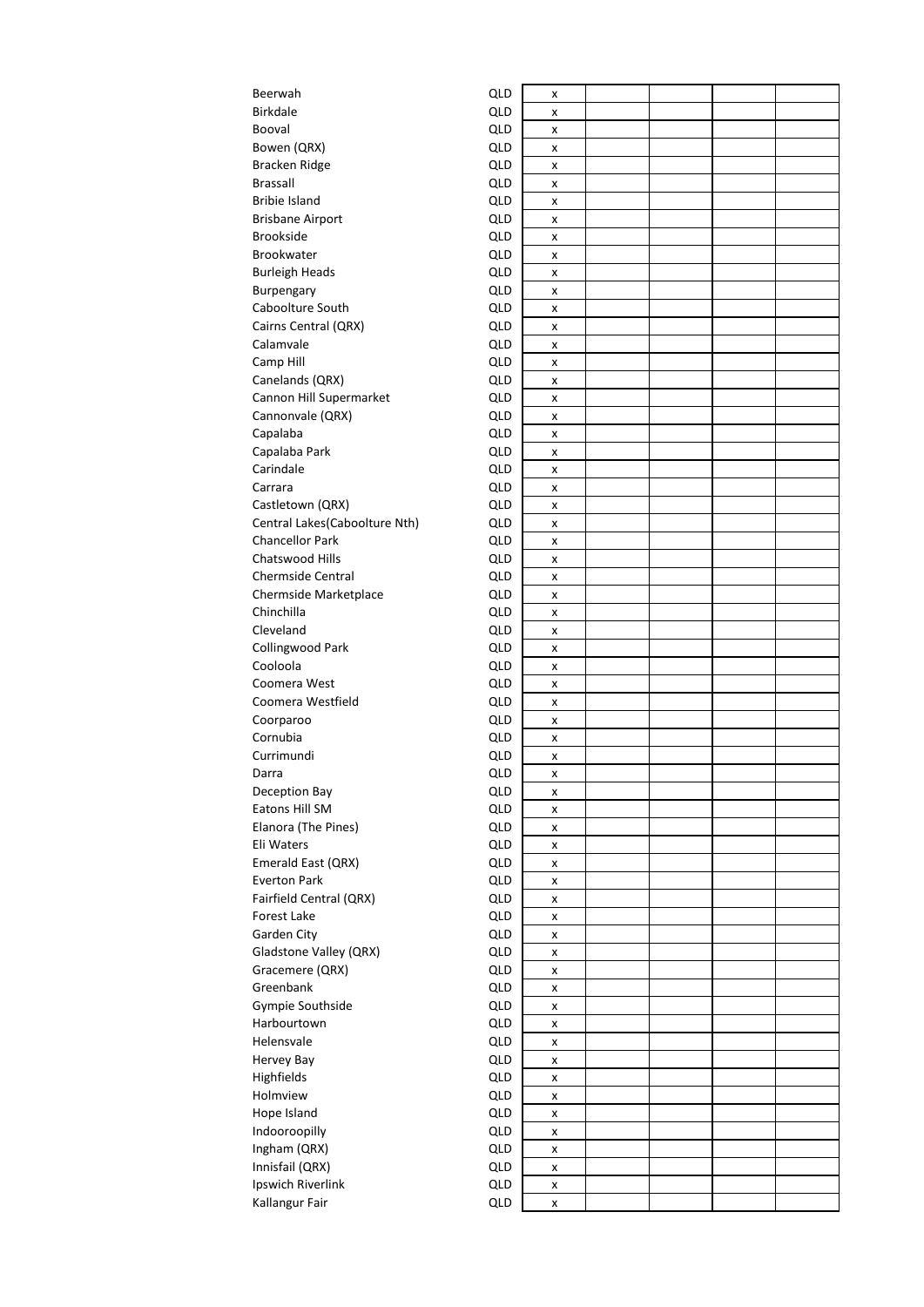| Karalee                             | QLD        | X      |  |  |
|-------------------------------------|------------|--------|--|--|
| Kawana Waters                       | QLD        | x      |  |  |
| <b>Kearneys Spring</b>              | QLD        | x      |  |  |
| Kenmore                             | QLD        | x      |  |  |
| Kin Kora QRX                        | QLD        | x      |  |  |
| Kirkwood QRX                        | QLD        | x      |  |  |
| Kirwan (QRX)                        | QLD        | x      |  |  |
| Logan Central                       | QLD        | x      |  |  |
| Loganholme SM                       | QLD        | x      |  |  |
| Lutwyche                            | QLD        | x      |  |  |
| Manly West                          | QLD        | x      |  |  |
| Margate                             | QLD        | x      |  |  |
| Marian (QRX)                        | QLD        | x      |  |  |
| Maroochydore Big Top                | QLD        | x      |  |  |
| Maroochydore Plaza                  | QLD        | x      |  |  |
| Maryborough                         | QLD        | x      |  |  |
| <b>Mermaid Waters</b>               | QLD        | x      |  |  |
| Miami Plaza                         | QLD        | x      |  |  |
| Mission Beach (QRX)                 | QLD        | x      |  |  |
| Montague Markets West End SM        | QLD        | x      |  |  |
| Moorooka                            | QLD        | x      |  |  |
| Morayfield                          | QLD        | x      |  |  |
| Morayshire                          | QLD        | x      |  |  |
| Mossman (QRX)                       | QLD        | x      |  |  |
| <b>Mountain View</b>                | QLD        | x      |  |  |
| Mt Isa (QRX)                        | QLD        | x      |  |  |
| Mt Ommaney                          | QLD        | x      |  |  |
| Mt Pleasant (QRX)                   | QLD        | x      |  |  |
| Narangba                            | QLD        | x      |  |  |
| Nathan Plaza (QRX)                  | QLD        | x      |  |  |
| Nerang                              | QLD        | x      |  |  |
| Newstead                            | QLD        | x      |  |  |
| Noosa                               | QLD        | x      |  |  |
| North Rockhampton (QRX)             | QLD        | x      |  |  |
| North Shore (QRX)                   | QLD        | x      |  |  |
| Northlakes                          | QLD        | x      |  |  |
| Northside Plaza (QRX)               | QLD        | x      |  |  |
| Nundah                              | QLD        | x      |  |  |
| Ooralea (QRX)                       | QLD        | x      |  |  |
| Ormeau Supermarket                  | QLD        | x      |  |  |
| Oxenford                            | QLD        | x      |  |  |
| Pacific Fair                        | QLD        | x      |  |  |
| <b>Pacific Pines</b>                | QLD        | x      |  |  |
| Park Ridge                          | QLD        | x      |  |  |
| Parkhurst (QRX)                     | QLD        | x      |  |  |
| Pelican Waters                      | <b>QLD</b> | x      |  |  |
| Pittsworth                          | QLD        | x      |  |  |
| Range                               | QLD        | x      |  |  |
| Redcliffe                           | QLD        | x      |  |  |
| Redlynch (QRX)                      | QLD        | x      |  |  |
| Riverway Plaza (QRX)                | QLD        | x      |  |  |
| Robina                              | QLD        | x      |  |  |
| Robina North Mall                   | QLD        | x      |  |  |
| Roma                                | QLD        |        |  |  |
| Runaway Bay                         | QLD        | x<br>x |  |  |
|                                     |            |        |  |  |
| Rural View Mackay (QRX)<br>Sherwood | QLD<br>QLD | x      |  |  |
| Smith Collective                    | QLD        | x      |  |  |
|                                     |            | x      |  |  |
| Smithfield (QRX)                    | QLD<br>QLD | x      |  |  |
| Southport Park                      |            | x      |  |  |
| Springfield                         | QLD        | x      |  |  |
| Springwood                          | QLD        | x      |  |  |
| Stanthorpe                          | QLD        | x      |  |  |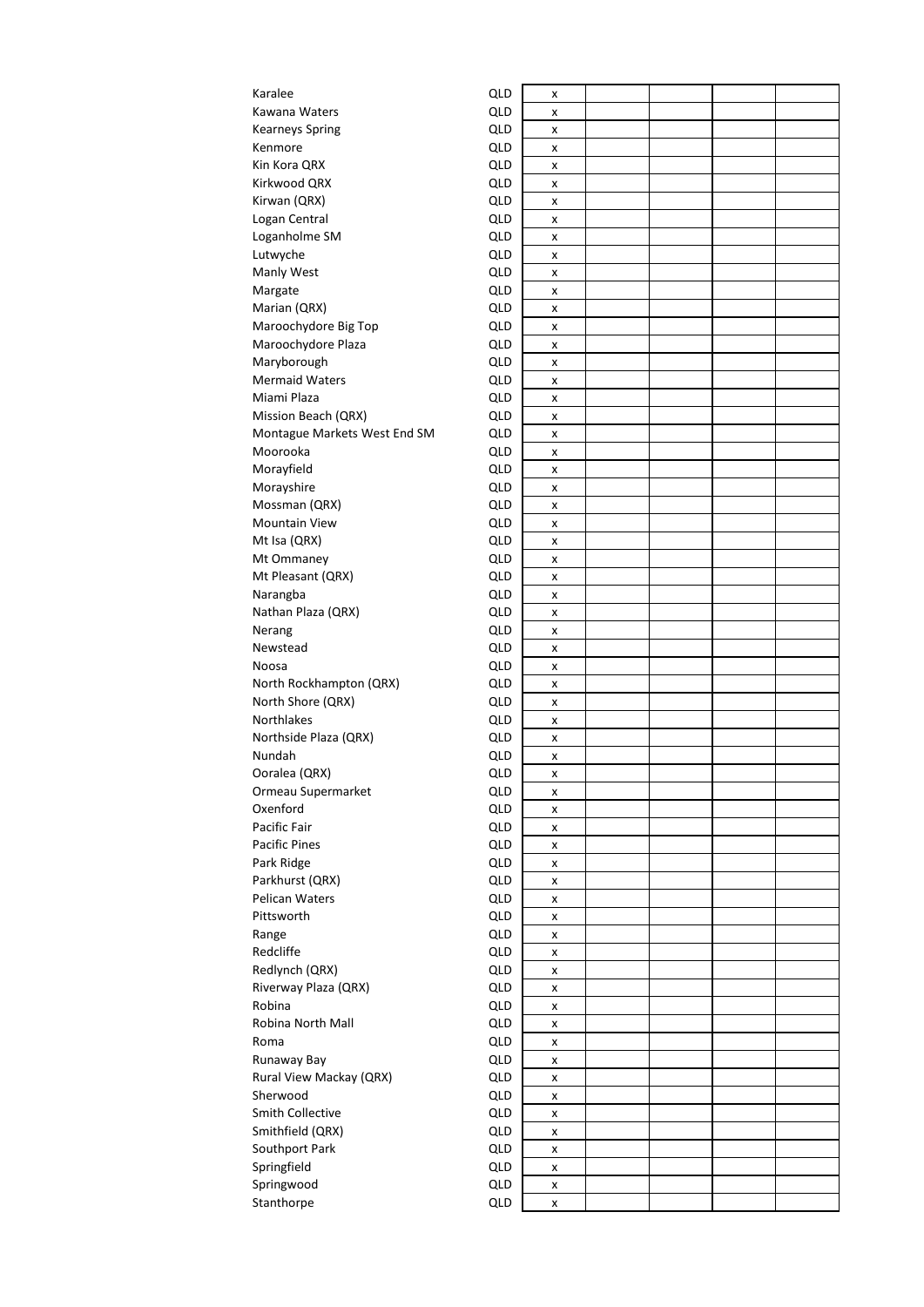| Sugarlands<br>QLD<br>x<br>Sunnybank<br>QLD<br>X<br>Taigum<br>QLD<br>X<br>Tewantin<br>QLD<br>x<br>The Avenues (QRX)<br>QLD<br>x<br>The Strand at Coolangatta SM<br>QLD<br>x<br>Toowoomba Grand Central<br>QLD<br>x<br>Townsville City Arcade (QRX)<br>QLD<br>x<br>QLD<br>Urangan<br>x<br>Victoria Point<br>QLD<br>x<br>Victoria Point East<br>QLD<br>x<br>QLD<br>Vincent (QRX)<br>x<br>Warner<br>QLD<br>x<br>Warwick<br>QLD<br>x<br>Weipa (QRX)<br>QLD<br>x<br>West Village SM<br>QLD<br>x<br>Willows (QRX)<br>QLD<br>x<br>Wilsonton<br>QLD<br>x<br>Woodford<br>QLD<br>x<br>Wynnum Central<br>QLD<br>x<br>QLD<br>Wynnum West<br>x<br>Yamanto<br>QLD<br>X<br>Yeppoon (QRX)<br>QLD<br>x<br>x<br>Aberfoyle Park<br>SA<br>x<br>SA<br>Berri<br>x<br><b>Blakes Crossing</b><br>SA<br>x<br><b>Brickworks</b><br>SA<br>x<br>Christies Beach<br>SA<br>x<br>Clare Village Plaza<br>SA<br>x<br>Colonnades<br>SA<br>X<br><b>Cumberland Park Sm</b><br>SA<br>x<br>Findon<br>SA<br>x<br>Gawler<br>SA<br>x<br>SA<br>Georgetown<br>x<br>Gilles Plains SM<br>SA<br>x<br>Glenelg<br>SA<br>x<br>Goolwa<br>SA<br>x<br><b>Hallett Cove</b><br>SA<br>x<br>Hilton<br>SA<br>x<br>Hollywood Plaza<br>SA<br>x<br>Kadina<br>SA<br>x<br>Kilkenny<br>SA<br>x<br>Marion<br>SA<br>X<br>Marryatville<br>SA<br>x<br>Mawson Lakes<br>SA<br>X<br>Modbury Heights<br>SА<br>X<br>Morphettvale<br>SA<br>x<br>Mount Gambier Marketplace<br>SA<br>x<br>Mt Gambier<br>SA<br>x<br>New - Fulham Gardens SM<br>SA<br>x<br>Northgate<br>SA<br>x<br>Northpark<br>SA<br>X<br>Para Hills<br>SA<br>x<br>Paralowie<br>SA<br>x<br>Playford<br>SA<br>X<br>Port Augusta<br>SA<br>x<br>Port Lincoln<br>SA<br>x<br>Port Pirie<br>SA<br>X<br>Renmark<br>SA<br>x<br>Seaford Meadows<br>SA<br>x<br>Stirling<br>SA<br>x | Strathpine | QLD | x |  |  |  |
|-------------------------------------------------------------------------------------------------------------------------------------------------------------------------------------------------------------------------------------------------------------------------------------------------------------------------------------------------------------------------------------------------------------------------------------------------------------------------------------------------------------------------------------------------------------------------------------------------------------------------------------------------------------------------------------------------------------------------------------------------------------------------------------------------------------------------------------------------------------------------------------------------------------------------------------------------------------------------------------------------------------------------------------------------------------------------------------------------------------------------------------------------------------------------------------------------------------------------------------------------------------------------------------------------------------------------------------------------------------------------------------------------------------------------------------------------------------------------------------------------------------------------------------------------------------------------------------------------------------------------------------------------------------------------------------------------------------------------------------------------------------|------------|-----|---|--|--|--|
|                                                                                                                                                                                                                                                                                                                                                                                                                                                                                                                                                                                                                                                                                                                                                                                                                                                                                                                                                                                                                                                                                                                                                                                                                                                                                                                                                                                                                                                                                                                                                                                                                                                                                                                                                             |            |     |   |  |  |  |
|                                                                                                                                                                                                                                                                                                                                                                                                                                                                                                                                                                                                                                                                                                                                                                                                                                                                                                                                                                                                                                                                                                                                                                                                                                                                                                                                                                                                                                                                                                                                                                                                                                                                                                                                                             |            |     |   |  |  |  |
|                                                                                                                                                                                                                                                                                                                                                                                                                                                                                                                                                                                                                                                                                                                                                                                                                                                                                                                                                                                                                                                                                                                                                                                                                                                                                                                                                                                                                                                                                                                                                                                                                                                                                                                                                             |            |     |   |  |  |  |
|                                                                                                                                                                                                                                                                                                                                                                                                                                                                                                                                                                                                                                                                                                                                                                                                                                                                                                                                                                                                                                                                                                                                                                                                                                                                                                                                                                                                                                                                                                                                                                                                                                                                                                                                                             |            |     |   |  |  |  |
|                                                                                                                                                                                                                                                                                                                                                                                                                                                                                                                                                                                                                                                                                                                                                                                                                                                                                                                                                                                                                                                                                                                                                                                                                                                                                                                                                                                                                                                                                                                                                                                                                                                                                                                                                             |            |     |   |  |  |  |
|                                                                                                                                                                                                                                                                                                                                                                                                                                                                                                                                                                                                                                                                                                                                                                                                                                                                                                                                                                                                                                                                                                                                                                                                                                                                                                                                                                                                                                                                                                                                                                                                                                                                                                                                                             |            |     |   |  |  |  |
|                                                                                                                                                                                                                                                                                                                                                                                                                                                                                                                                                                                                                                                                                                                                                                                                                                                                                                                                                                                                                                                                                                                                                                                                                                                                                                                                                                                                                                                                                                                                                                                                                                                                                                                                                             |            |     |   |  |  |  |
|                                                                                                                                                                                                                                                                                                                                                                                                                                                                                                                                                                                                                                                                                                                                                                                                                                                                                                                                                                                                                                                                                                                                                                                                                                                                                                                                                                                                                                                                                                                                                                                                                                                                                                                                                             |            |     |   |  |  |  |
|                                                                                                                                                                                                                                                                                                                                                                                                                                                                                                                                                                                                                                                                                                                                                                                                                                                                                                                                                                                                                                                                                                                                                                                                                                                                                                                                                                                                                                                                                                                                                                                                                                                                                                                                                             |            |     |   |  |  |  |
|                                                                                                                                                                                                                                                                                                                                                                                                                                                                                                                                                                                                                                                                                                                                                                                                                                                                                                                                                                                                                                                                                                                                                                                                                                                                                                                                                                                                                                                                                                                                                                                                                                                                                                                                                             |            |     |   |  |  |  |
|                                                                                                                                                                                                                                                                                                                                                                                                                                                                                                                                                                                                                                                                                                                                                                                                                                                                                                                                                                                                                                                                                                                                                                                                                                                                                                                                                                                                                                                                                                                                                                                                                                                                                                                                                             |            |     |   |  |  |  |
|                                                                                                                                                                                                                                                                                                                                                                                                                                                                                                                                                                                                                                                                                                                                                                                                                                                                                                                                                                                                                                                                                                                                                                                                                                                                                                                                                                                                                                                                                                                                                                                                                                                                                                                                                             |            |     |   |  |  |  |
|                                                                                                                                                                                                                                                                                                                                                                                                                                                                                                                                                                                                                                                                                                                                                                                                                                                                                                                                                                                                                                                                                                                                                                                                                                                                                                                                                                                                                                                                                                                                                                                                                                                                                                                                                             |            |     |   |  |  |  |
|                                                                                                                                                                                                                                                                                                                                                                                                                                                                                                                                                                                                                                                                                                                                                                                                                                                                                                                                                                                                                                                                                                                                                                                                                                                                                                                                                                                                                                                                                                                                                                                                                                                                                                                                                             |            |     |   |  |  |  |
|                                                                                                                                                                                                                                                                                                                                                                                                                                                                                                                                                                                                                                                                                                                                                                                                                                                                                                                                                                                                                                                                                                                                                                                                                                                                                                                                                                                                                                                                                                                                                                                                                                                                                                                                                             |            |     |   |  |  |  |
|                                                                                                                                                                                                                                                                                                                                                                                                                                                                                                                                                                                                                                                                                                                                                                                                                                                                                                                                                                                                                                                                                                                                                                                                                                                                                                                                                                                                                                                                                                                                                                                                                                                                                                                                                             |            |     |   |  |  |  |
|                                                                                                                                                                                                                                                                                                                                                                                                                                                                                                                                                                                                                                                                                                                                                                                                                                                                                                                                                                                                                                                                                                                                                                                                                                                                                                                                                                                                                                                                                                                                                                                                                                                                                                                                                             |            |     |   |  |  |  |
|                                                                                                                                                                                                                                                                                                                                                                                                                                                                                                                                                                                                                                                                                                                                                                                                                                                                                                                                                                                                                                                                                                                                                                                                                                                                                                                                                                                                                                                                                                                                                                                                                                                                                                                                                             |            |     |   |  |  |  |
|                                                                                                                                                                                                                                                                                                                                                                                                                                                                                                                                                                                                                                                                                                                                                                                                                                                                                                                                                                                                                                                                                                                                                                                                                                                                                                                                                                                                                                                                                                                                                                                                                                                                                                                                                             |            |     |   |  |  |  |
|                                                                                                                                                                                                                                                                                                                                                                                                                                                                                                                                                                                                                                                                                                                                                                                                                                                                                                                                                                                                                                                                                                                                                                                                                                                                                                                                                                                                                                                                                                                                                                                                                                                                                                                                                             |            |     |   |  |  |  |
|                                                                                                                                                                                                                                                                                                                                                                                                                                                                                                                                                                                                                                                                                                                                                                                                                                                                                                                                                                                                                                                                                                                                                                                                                                                                                                                                                                                                                                                                                                                                                                                                                                                                                                                                                             |            |     |   |  |  |  |
|                                                                                                                                                                                                                                                                                                                                                                                                                                                                                                                                                                                                                                                                                                                                                                                                                                                                                                                                                                                                                                                                                                                                                                                                                                                                                                                                                                                                                                                                                                                                                                                                                                                                                                                                                             |            |     |   |  |  |  |
|                                                                                                                                                                                                                                                                                                                                                                                                                                                                                                                                                                                                                                                                                                                                                                                                                                                                                                                                                                                                                                                                                                                                                                                                                                                                                                                                                                                                                                                                                                                                                                                                                                                                                                                                                             |            |     |   |  |  |  |
|                                                                                                                                                                                                                                                                                                                                                                                                                                                                                                                                                                                                                                                                                                                                                                                                                                                                                                                                                                                                                                                                                                                                                                                                                                                                                                                                                                                                                                                                                                                                                                                                                                                                                                                                                             |            |     |   |  |  |  |
|                                                                                                                                                                                                                                                                                                                                                                                                                                                                                                                                                                                                                                                                                                                                                                                                                                                                                                                                                                                                                                                                                                                                                                                                                                                                                                                                                                                                                                                                                                                                                                                                                                                                                                                                                             |            |     |   |  |  |  |
|                                                                                                                                                                                                                                                                                                                                                                                                                                                                                                                                                                                                                                                                                                                                                                                                                                                                                                                                                                                                                                                                                                                                                                                                                                                                                                                                                                                                                                                                                                                                                                                                                                                                                                                                                             |            |     |   |  |  |  |
|                                                                                                                                                                                                                                                                                                                                                                                                                                                                                                                                                                                                                                                                                                                                                                                                                                                                                                                                                                                                                                                                                                                                                                                                                                                                                                                                                                                                                                                                                                                                                                                                                                                                                                                                                             |            |     |   |  |  |  |
|                                                                                                                                                                                                                                                                                                                                                                                                                                                                                                                                                                                                                                                                                                                                                                                                                                                                                                                                                                                                                                                                                                                                                                                                                                                                                                                                                                                                                                                                                                                                                                                                                                                                                                                                                             |            |     |   |  |  |  |
|                                                                                                                                                                                                                                                                                                                                                                                                                                                                                                                                                                                                                                                                                                                                                                                                                                                                                                                                                                                                                                                                                                                                                                                                                                                                                                                                                                                                                                                                                                                                                                                                                                                                                                                                                             |            |     |   |  |  |  |
|                                                                                                                                                                                                                                                                                                                                                                                                                                                                                                                                                                                                                                                                                                                                                                                                                                                                                                                                                                                                                                                                                                                                                                                                                                                                                                                                                                                                                                                                                                                                                                                                                                                                                                                                                             |            |     |   |  |  |  |
|                                                                                                                                                                                                                                                                                                                                                                                                                                                                                                                                                                                                                                                                                                                                                                                                                                                                                                                                                                                                                                                                                                                                                                                                                                                                                                                                                                                                                                                                                                                                                                                                                                                                                                                                                             |            |     |   |  |  |  |
|                                                                                                                                                                                                                                                                                                                                                                                                                                                                                                                                                                                                                                                                                                                                                                                                                                                                                                                                                                                                                                                                                                                                                                                                                                                                                                                                                                                                                                                                                                                                                                                                                                                                                                                                                             |            |     |   |  |  |  |
|                                                                                                                                                                                                                                                                                                                                                                                                                                                                                                                                                                                                                                                                                                                                                                                                                                                                                                                                                                                                                                                                                                                                                                                                                                                                                                                                                                                                                                                                                                                                                                                                                                                                                                                                                             |            |     |   |  |  |  |
|                                                                                                                                                                                                                                                                                                                                                                                                                                                                                                                                                                                                                                                                                                                                                                                                                                                                                                                                                                                                                                                                                                                                                                                                                                                                                                                                                                                                                                                                                                                                                                                                                                                                                                                                                             |            |     |   |  |  |  |
|                                                                                                                                                                                                                                                                                                                                                                                                                                                                                                                                                                                                                                                                                                                                                                                                                                                                                                                                                                                                                                                                                                                                                                                                                                                                                                                                                                                                                                                                                                                                                                                                                                                                                                                                                             |            |     |   |  |  |  |
|                                                                                                                                                                                                                                                                                                                                                                                                                                                                                                                                                                                                                                                                                                                                                                                                                                                                                                                                                                                                                                                                                                                                                                                                                                                                                                                                                                                                                                                                                                                                                                                                                                                                                                                                                             |            |     |   |  |  |  |
|                                                                                                                                                                                                                                                                                                                                                                                                                                                                                                                                                                                                                                                                                                                                                                                                                                                                                                                                                                                                                                                                                                                                                                                                                                                                                                                                                                                                                                                                                                                                                                                                                                                                                                                                                             |            |     |   |  |  |  |
|                                                                                                                                                                                                                                                                                                                                                                                                                                                                                                                                                                                                                                                                                                                                                                                                                                                                                                                                                                                                                                                                                                                                                                                                                                                                                                                                                                                                                                                                                                                                                                                                                                                                                                                                                             |            |     |   |  |  |  |
|                                                                                                                                                                                                                                                                                                                                                                                                                                                                                                                                                                                                                                                                                                                                                                                                                                                                                                                                                                                                                                                                                                                                                                                                                                                                                                                                                                                                                                                                                                                                                                                                                                                                                                                                                             |            |     |   |  |  |  |
|                                                                                                                                                                                                                                                                                                                                                                                                                                                                                                                                                                                                                                                                                                                                                                                                                                                                                                                                                                                                                                                                                                                                                                                                                                                                                                                                                                                                                                                                                                                                                                                                                                                                                                                                                             |            |     |   |  |  |  |
|                                                                                                                                                                                                                                                                                                                                                                                                                                                                                                                                                                                                                                                                                                                                                                                                                                                                                                                                                                                                                                                                                                                                                                                                                                                                                                                                                                                                                                                                                                                                                                                                                                                                                                                                                             |            |     |   |  |  |  |
|                                                                                                                                                                                                                                                                                                                                                                                                                                                                                                                                                                                                                                                                                                                                                                                                                                                                                                                                                                                                                                                                                                                                                                                                                                                                                                                                                                                                                                                                                                                                                                                                                                                                                                                                                             |            |     |   |  |  |  |
|                                                                                                                                                                                                                                                                                                                                                                                                                                                                                                                                                                                                                                                                                                                                                                                                                                                                                                                                                                                                                                                                                                                                                                                                                                                                                                                                                                                                                                                                                                                                                                                                                                                                                                                                                             |            |     |   |  |  |  |
|                                                                                                                                                                                                                                                                                                                                                                                                                                                                                                                                                                                                                                                                                                                                                                                                                                                                                                                                                                                                                                                                                                                                                                                                                                                                                                                                                                                                                                                                                                                                                                                                                                                                                                                                                             |            |     |   |  |  |  |
|                                                                                                                                                                                                                                                                                                                                                                                                                                                                                                                                                                                                                                                                                                                                                                                                                                                                                                                                                                                                                                                                                                                                                                                                                                                                                                                                                                                                                                                                                                                                                                                                                                                                                                                                                             |            |     |   |  |  |  |
|                                                                                                                                                                                                                                                                                                                                                                                                                                                                                                                                                                                                                                                                                                                                                                                                                                                                                                                                                                                                                                                                                                                                                                                                                                                                                                                                                                                                                                                                                                                                                                                                                                                                                                                                                             |            |     |   |  |  |  |
|                                                                                                                                                                                                                                                                                                                                                                                                                                                                                                                                                                                                                                                                                                                                                                                                                                                                                                                                                                                                                                                                                                                                                                                                                                                                                                                                                                                                                                                                                                                                                                                                                                                                                                                                                             |            |     |   |  |  |  |
|                                                                                                                                                                                                                                                                                                                                                                                                                                                                                                                                                                                                                                                                                                                                                                                                                                                                                                                                                                                                                                                                                                                                                                                                                                                                                                                                                                                                                                                                                                                                                                                                                                                                                                                                                             |            |     |   |  |  |  |
|                                                                                                                                                                                                                                                                                                                                                                                                                                                                                                                                                                                                                                                                                                                                                                                                                                                                                                                                                                                                                                                                                                                                                                                                                                                                                                                                                                                                                                                                                                                                                                                                                                                                                                                                                             |            |     |   |  |  |  |
|                                                                                                                                                                                                                                                                                                                                                                                                                                                                                                                                                                                                                                                                                                                                                                                                                                                                                                                                                                                                                                                                                                                                                                                                                                                                                                                                                                                                                                                                                                                                                                                                                                                                                                                                                             |            |     |   |  |  |  |
|                                                                                                                                                                                                                                                                                                                                                                                                                                                                                                                                                                                                                                                                                                                                                                                                                                                                                                                                                                                                                                                                                                                                                                                                                                                                                                                                                                                                                                                                                                                                                                                                                                                                                                                                                             |            |     |   |  |  |  |
|                                                                                                                                                                                                                                                                                                                                                                                                                                                                                                                                                                                                                                                                                                                                                                                                                                                                                                                                                                                                                                                                                                                                                                                                                                                                                                                                                                                                                                                                                                                                                                                                                                                                                                                                                             |            |     |   |  |  |  |
|                                                                                                                                                                                                                                                                                                                                                                                                                                                                                                                                                                                                                                                                                                                                                                                                                                                                                                                                                                                                                                                                                                                                                                                                                                                                                                                                                                                                                                                                                                                                                                                                                                                                                                                                                             |            |     |   |  |  |  |
|                                                                                                                                                                                                                                                                                                                                                                                                                                                                                                                                                                                                                                                                                                                                                                                                                                                                                                                                                                                                                                                                                                                                                                                                                                                                                                                                                                                                                                                                                                                                                                                                                                                                                                                                                             |            |     |   |  |  |  |
|                                                                                                                                                                                                                                                                                                                                                                                                                                                                                                                                                                                                                                                                                                                                                                                                                                                                                                                                                                                                                                                                                                                                                                                                                                                                                                                                                                                                                                                                                                                                                                                                                                                                                                                                                             |            |     |   |  |  |  |
|                                                                                                                                                                                                                                                                                                                                                                                                                                                                                                                                                                                                                                                                                                                                                                                                                                                                                                                                                                                                                                                                                                                                                                                                                                                                                                                                                                                                                                                                                                                                                                                                                                                                                                                                                             |            |     |   |  |  |  |
|                                                                                                                                                                                                                                                                                                                                                                                                                                                                                                                                                                                                                                                                                                                                                                                                                                                                                                                                                                                                                                                                                                                                                                                                                                                                                                                                                                                                                                                                                                                                                                                                                                                                                                                                                             |            |     |   |  |  |  |
|                                                                                                                                                                                                                                                                                                                                                                                                                                                                                                                                                                                                                                                                                                                                                                                                                                                                                                                                                                                                                                                                                                                                                                                                                                                                                                                                                                                                                                                                                                                                                                                                                                                                                                                                                             |            |     |   |  |  |  |
|                                                                                                                                                                                                                                                                                                                                                                                                                                                                                                                                                                                                                                                                                                                                                                                                                                                                                                                                                                                                                                                                                                                                                                                                                                                                                                                                                                                                                                                                                                                                                                                                                                                                                                                                                             |            |     |   |  |  |  |
|                                                                                                                                                                                                                                                                                                                                                                                                                                                                                                                                                                                                                                                                                                                                                                                                                                                                                                                                                                                                                                                                                                                                                                                                                                                                                                                                                                                                                                                                                                                                                                                                                                                                                                                                                             |            |     |   |  |  |  |
|                                                                                                                                                                                                                                                                                                                                                                                                                                                                                                                                                                                                                                                                                                                                                                                                                                                                                                                                                                                                                                                                                                                                                                                                                                                                                                                                                                                                                                                                                                                                                                                                                                                                                                                                                             |            |     |   |  |  |  |
|                                                                                                                                                                                                                                                                                                                                                                                                                                                                                                                                                                                                                                                                                                                                                                                                                                                                                                                                                                                                                                                                                                                                                                                                                                                                                                                                                                                                                                                                                                                                                                                                                                                                                                                                                             |            |     |   |  |  |  |
|                                                                                                                                                                                                                                                                                                                                                                                                                                                                                                                                                                                                                                                                                                                                                                                                                                                                                                                                                                                                                                                                                                                                                                                                                                                                                                                                                                                                                                                                                                                                                                                                                                                                                                                                                             |            |     |   |  |  |  |
|                                                                                                                                                                                                                                                                                                                                                                                                                                                                                                                                                                                                                                                                                                                                                                                                                                                                                                                                                                                                                                                                                                                                                                                                                                                                                                                                                                                                                                                                                                                                                                                                                                                                                                                                                             |            |     |   |  |  |  |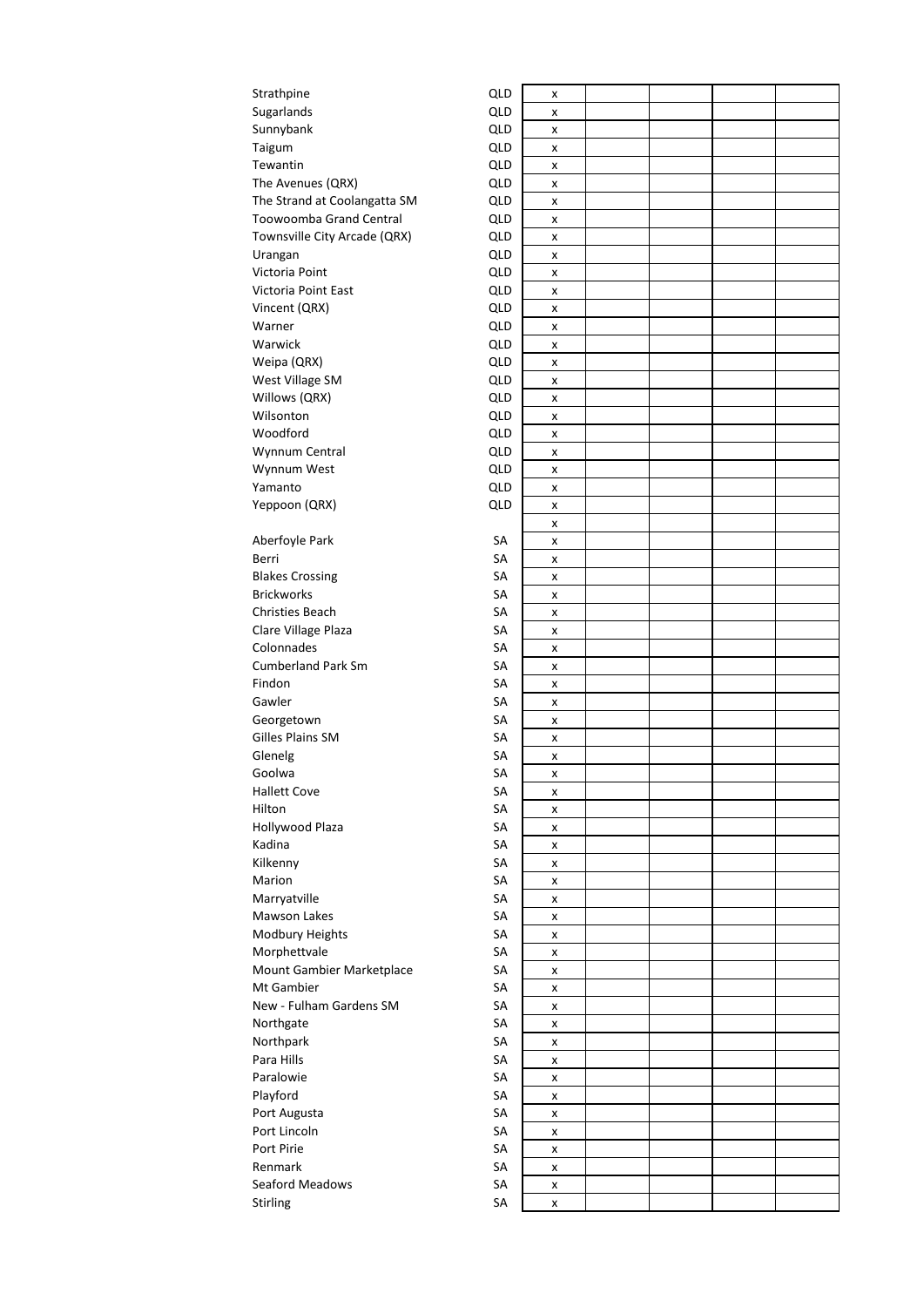| Tea Tree Plaza                   | SA         | x      |  |  |
|----------------------------------|------------|--------|--|--|
| Unley                            | SA         | x      |  |  |
| Victor Harbor                    | SA         | x      |  |  |
| Walkerville Supermarket          | SA         | x      |  |  |
| Whyalla Westlands                | SA         | x      |  |  |
| Woodcroft                        | SA         | x      |  |  |
|                                  |            | x      |  |  |
| <b>Channel Court</b>             | <b>TAS</b> | x      |  |  |
| Claremont                        | <b>TAS</b> | x      |  |  |
| Eastlands (Tasmania) SM          | <b>TAS</b> | x      |  |  |
| <b>Hobart CBD</b>                | <b>TAS</b> | x      |  |  |
| Kingston                         | <b>TAS</b> | x      |  |  |
| Launceston SM                    | <b>TAS</b> | x      |  |  |
| Moonah                           | <b>TAS</b> | x      |  |  |
| New Town                         | <b>TAS</b> | x      |  |  |
| Port Sorell                      | <b>TAS</b> | x      |  |  |
| Sandy Bay                        | <b>TAS</b> | X      |  |  |
| Shoreline                        | <b>TAS</b> |        |  |  |
| Smithton                         | <b>TAS</b> | x      |  |  |
| Sorell                           | <b>TAS</b> | x      |  |  |
|                                  |            | x      |  |  |
| Wynyard                          | <b>TAS</b> | x      |  |  |
|                                  |            | x      |  |  |
| Airport West                     | <b>VIC</b> | x      |  |  |
| Ararat                           | <b>VIC</b> | x      |  |  |
| Ashwood                          | <b>VIC</b> | x      |  |  |
| <b>Ballarat Central</b>          | <b>VIC</b> | x      |  |  |
| <b>Barclay Square SM</b>         | <b>VIC</b> | x      |  |  |
| <b>Barrabool Hills</b>           | <b>VIC</b> | X      |  |  |
| Baxter                           | <b>VIC</b> | x      |  |  |
| Beaconsfield                     | <b>VIC</b> | x      |  |  |
| <b>Bell Post</b>                 | <b>VIC</b> | x      |  |  |
| <b>Bellarine</b>                 | <b>VIC</b> | x      |  |  |
| <b>Blackburn South</b>           | <b>VIC</b> | x      |  |  |
| Boronia                          | <b>VIC</b> | x      |  |  |
| <b>Box Hill</b>                  | <b>VIC</b> | x      |  |  |
| <b>Brunswick</b>                 | <b>VIC</b> | x      |  |  |
| <b>Burwood Brickworks SM</b>     | <b>VIC</b> | x      |  |  |
| Camberwell                       | <b>VIC</b> | x      |  |  |
| <b>Caroline Springs</b>          | <b>VIC</b> | x      |  |  |
| Carrum Downs                     | <b>VIC</b> | x      |  |  |
| Casey Central SM                 | <b>VIC</b> | X      |  |  |
| Centre Plaza                     | VIC        | X      |  |  |
| Chadstone                        | VIC        | X      |  |  |
| Chelsea                          | <b>VIC</b> | X      |  |  |
| Chirnside Park                   | <b>VIC</b> | X      |  |  |
| Clarinda                         | <b>VIC</b> | X      |  |  |
| Cobram                           | <b>VIC</b> | X      |  |  |
| Coburg                           | <b>VIC</b> | X      |  |  |
| Colac                            | <b>VIC</b> | x      |  |  |
| Corio                            | <b>VIC</b> | x      |  |  |
| Cowes                            | VIC        | X      |  |  |
| Croydon                          | <b>VIC</b> | x      |  |  |
| Dennington                       | <b>VIC</b> | x      |  |  |
| Doncaster                        | <b>VIC</b> | X      |  |  |
| Doncaster Shopping Town          | <b>VIC</b> | X      |  |  |
| Drouin                           | VIC        | x      |  |  |
| Drysdale                         | VIC        |        |  |  |
| East Keilor                      | <b>VIC</b> | X<br>x |  |  |
|                                  | <b>VIC</b> |        |  |  |
| Eastland (Victoria) SM<br>Echuca | <b>VIC</b> | x      |  |  |
| Eltham                           |            | X      |  |  |
|                                  | <b>VIC</b> | X      |  |  |
| Emerald (VIC)                    | <b>VIC</b> | x      |  |  |
| <b>Endeavour Hills</b>           | VIC        | X      |  |  |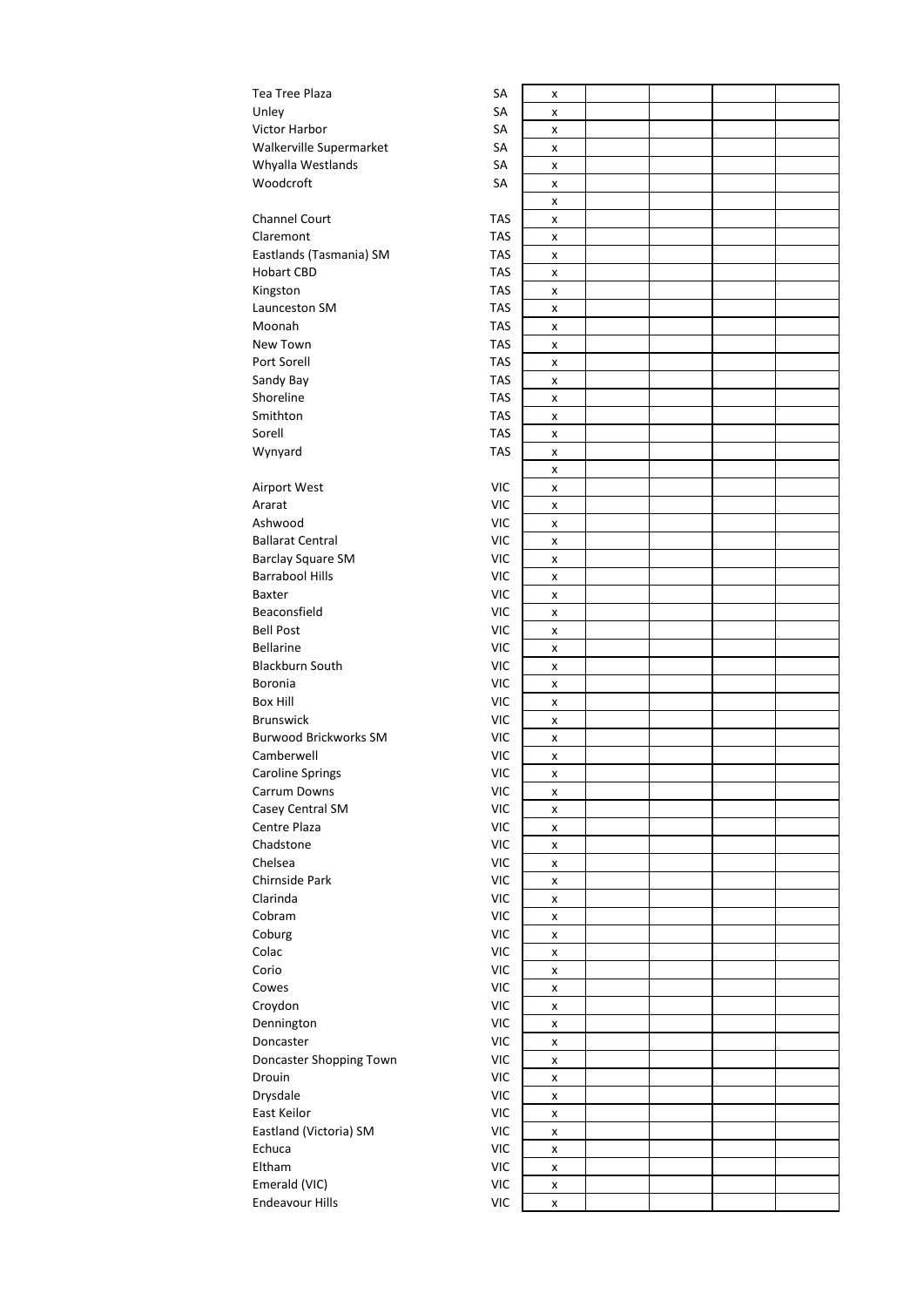| Epsom                   | <b>VIC</b> | X |  |  |
|-------------------------|------------|---|--|--|
| Featherbrook            | <b>VIC</b> | x |  |  |
| Ferntree Gully          | <b>VIC</b> | x |  |  |
| <b>Fishermans Bend</b>  | <b>VIC</b> |   |  |  |
|                         | <b>VIC</b> | x |  |  |
| Fitzroy                 |            | x |  |  |
| Forest Hill             | <b>VIC</b> | x |  |  |
| <b>Fountain Gate</b>    | <b>VIC</b> | x |  |  |
| <b>Gladstone Park</b>   | <b>VIC</b> | x |  |  |
| Golden Square           | <b>VIC</b> | x |  |  |
| Greensborough           | <b>VIC</b> | x |  |  |
| Hamilton                | <b>VIC</b> | x |  |  |
| Hampton Park            | <b>VIC</b> | x |  |  |
| Hastings                | <b>VIC</b> | x |  |  |
| <b>Hawthorn East</b>    | <b>VIC</b> | x |  |  |
| Heidelberg              | <b>VIC</b> | X |  |  |
| HighPoint West (SM)     | <b>VIC</b> | x |  |  |
| <b>Hoppers Crossing</b> | <b>VIC</b> | x |  |  |
| Horsham                 | <b>VIC</b> | x |  |  |
| Ivanhoe                 | <b>VIC</b> |   |  |  |
|                         |            | x |  |  |
| Kennington              | <b>VIC</b> | x |  |  |
| Kew                     | <b>VIC</b> | x |  |  |
| Keysborough             | <b>VIC</b> | x |  |  |
| Keysborough South SM    | <b>VIC</b> | x |  |  |
| Kilmore                 | <b>VIC</b> | x |  |  |
| Kingston Village        | <b>VIC</b> | x |  |  |
| Koo Wee Rup             | <b>VIC</b> | x |  |  |
| Lakes Entrance          | <b>VIC</b> | X |  |  |
| Langwarrin              | <b>VIC</b> | x |  |  |
| Lansell Plaza SM        | <b>VIC</b> | x |  |  |
| Lara                    | <b>VIC</b> | x |  |  |
| Laurimar                | <b>VIC</b> |   |  |  |
|                         | <b>VIC</b> | x |  |  |
| Leongatha               |            | X |  |  |
| Lilydale                | <b>VIC</b> | x |  |  |
| Lucas SM                | <b>VIC</b> | X |  |  |
| Maryborough             | <b>VIC</b> | x |  |  |
| Mentone                 | <b>VIC</b> | x |  |  |
| Mildura                 | <b>VIC</b> | X |  |  |
| Mill Park               | <b>VIC</b> | x |  |  |
| Millers Junction        | <b>VIC</b> | x |  |  |
| Moe                     | <b>VIC</b> | X |  |  |
| Moonee Ponds            | <b>VIC</b> | x |  |  |
| Moorabbin               | <b>VIC</b> | x |  |  |
| Mordialloc              | <b>VIC</b> | x |  |  |
| Mornington              | <b>VIC</b> | x |  |  |
| Mornington East         | <b>VIC</b> | x |  |  |
| <b>Mountain Gate</b>    | <b>VIC</b> |   |  |  |
| Newcomb                 |            | x |  |  |
|                         | <b>VIC</b> | x |  |  |
| Newmarket Plaza         | <b>VIC</b> | x |  |  |
| Newtown                 | <b>VIC</b> | x |  |  |
| Niddrie                 | <b>VIC</b> | x |  |  |
| North Melbourne         | <b>VIC</b> | x |  |  |
| Oakleigh                | <b>VIC</b> | X |  |  |
| Oakleigh South          | <b>VIC</b> | X |  |  |
| Ocean Grove             | <b>VIC</b> | x |  |  |
| Officer (Arena) SM      | <b>VIC</b> | x |  |  |
| Opalia SM               | <b>VIC</b> | x |  |  |
| Pakenham Marketplace    | <b>VIC</b> | x |  |  |
| Pakington Strand        | <b>VIC</b> |   |  |  |
|                         |            | x |  |  |
| <b>Plenty Valley</b>    | <b>VIC</b> | X |  |  |
| Point Cook Town Centre  | <b>VIC</b> | x |  |  |
| Polaris                 | <b>VIC</b> | x |  |  |
| Portland                | <b>VIC</b> | x |  |  |
| Preston                 | <b>VIC</b> | X |  |  |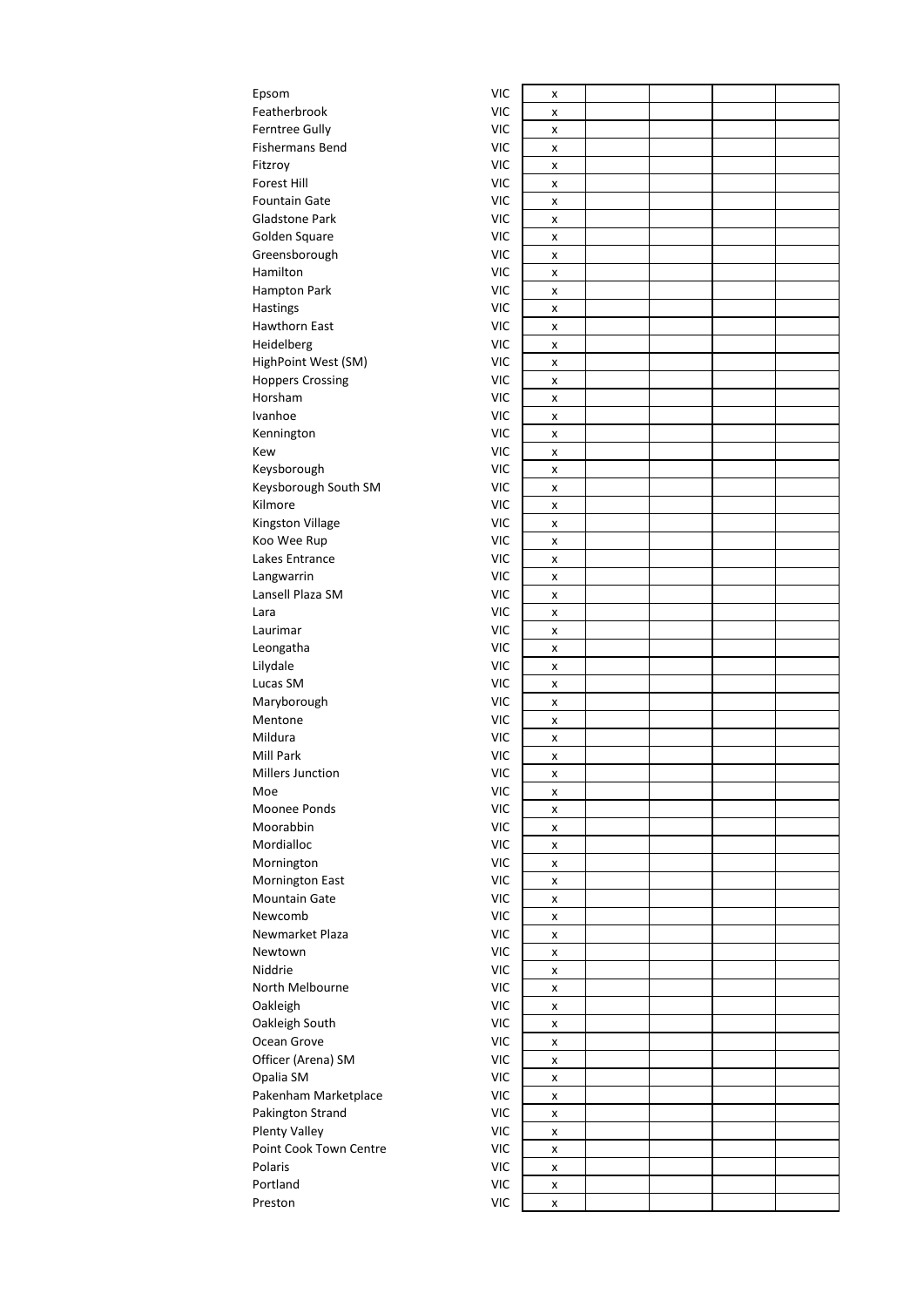| Preston South             | <b>VIC</b> | x |  |
|---------------------------|------------|---|--|
| Rosebud Central           | VIC        | x |  |
| Rosenthal (Sunbury South) | VIC        | x |  |
| Rye                       | VIC        | x |  |
| Sale                      | <b>VIC</b> | x |  |
| Scoresby                  | <b>VIC</b> | x |  |
| Seaford                   | VIC        | x |  |
| Sebastopol SM             | VIC        | x |  |
| Seville                   | <b>VIC</b> | x |  |
| Seymour                   | VIC        | x |  |
| Shepparton                | VIC        | x |  |
| Shepparton East           | <b>VIC</b> | x |  |
| Somerville                | <b>VIC</b> | x |  |
| South Melbourne           | <b>VIC</b> | x |  |
| South Yarra               | <b>VIC</b> | x |  |
| Southland SM              | VIC        | x |  |
| St Helena                 | <b>VIC</b> | x |  |
| <b>Stud Park</b>          | VIC        | x |  |
| Swan Hill                 | <b>VIC</b> | X |  |
| Taylors Lakes             | VIC        | x |  |
| Templestowe               | <b>VIC</b> | x |  |
| The District SM           | VIC        | x |  |
| The Glen (Glen Waverly)   | VIC        | x |  |
| The Pines                 | VIC        | X |  |
| Thrift Park               | <b>VIC</b> | x |  |
| Torquay North             | VIC        | X |  |
| Traralgon                 | <b>VIC</b> | x |  |
| Wangaratta                | VIC        | x |  |
| Warragul                  | VIC        | x |  |
| <b>Warralily SM</b>       | <b>VIC</b> | x |  |
| Warrnambool               | VIC        | x |  |
| Warrnambool East          | VIC        | X |  |
| Watergardens              | VIC        | x |  |
| Watervale                 | <b>VIC</b> | x |  |
| <b>Waurn Ponds</b>        | VIC        | x |  |
| <b>Waverley Gardens</b>   | VIC        | x |  |
| Wendouree Stockland SM    | <b>VIC</b> | x |  |
| Werribee Central          | VIC        | x |  |
| <b>Wheelers Hill</b>      | VIC        | x |  |
| Wodonga SM                | <b>VIC</b> | x |  |
| Wonthaggi                 | <b>VIC</b> | x |  |
| Wyndham Vale              | <b>VIC</b> | x |  |
| Yarrawonga Central        | VIC        | x |  |
|                           |            | x |  |
| Albany Bayonet Head       | WA         | x |  |
| Albany Chester Pass       | <b>WA</b>  | x |  |
| Albany Dog Rock           | <b>WA</b>  | x |  |
| Alexander Heights         | <b>WA</b>  | x |  |
| Armadale                  | <b>WA</b>  | X |  |
| Aveley SM                 | <b>WA</b>  | x |  |
| Balcatta                  | <b>WA</b>  | x |  |
| <b>Baldivis</b>           | <b>WA</b>  | x |  |
| Banksia Grove             | <b>WA</b>  | x |  |
| Belmont                   | <b>WA</b>  | x |  |
| Booragoon                 | <b>WA</b>  | x |  |
| <b>Bullcreek</b>          | <b>WA</b>  | x |  |
| <b>Bunbury Forum</b>      | WA         | x |  |
| <b>Bunbury Plaza SM</b>   | <b>WA</b>  | x |  |
| <b>Busselton Kent St</b>  | <b>WA</b>  | x |  |
| Butler                    | <b>WA</b>  | x |  |
| Carnarvon                 | <b>WA</b>  | x |  |
| Carnegie North            | <b>WA</b>  | x |  |
| Carramar                  | WA         | x |  |